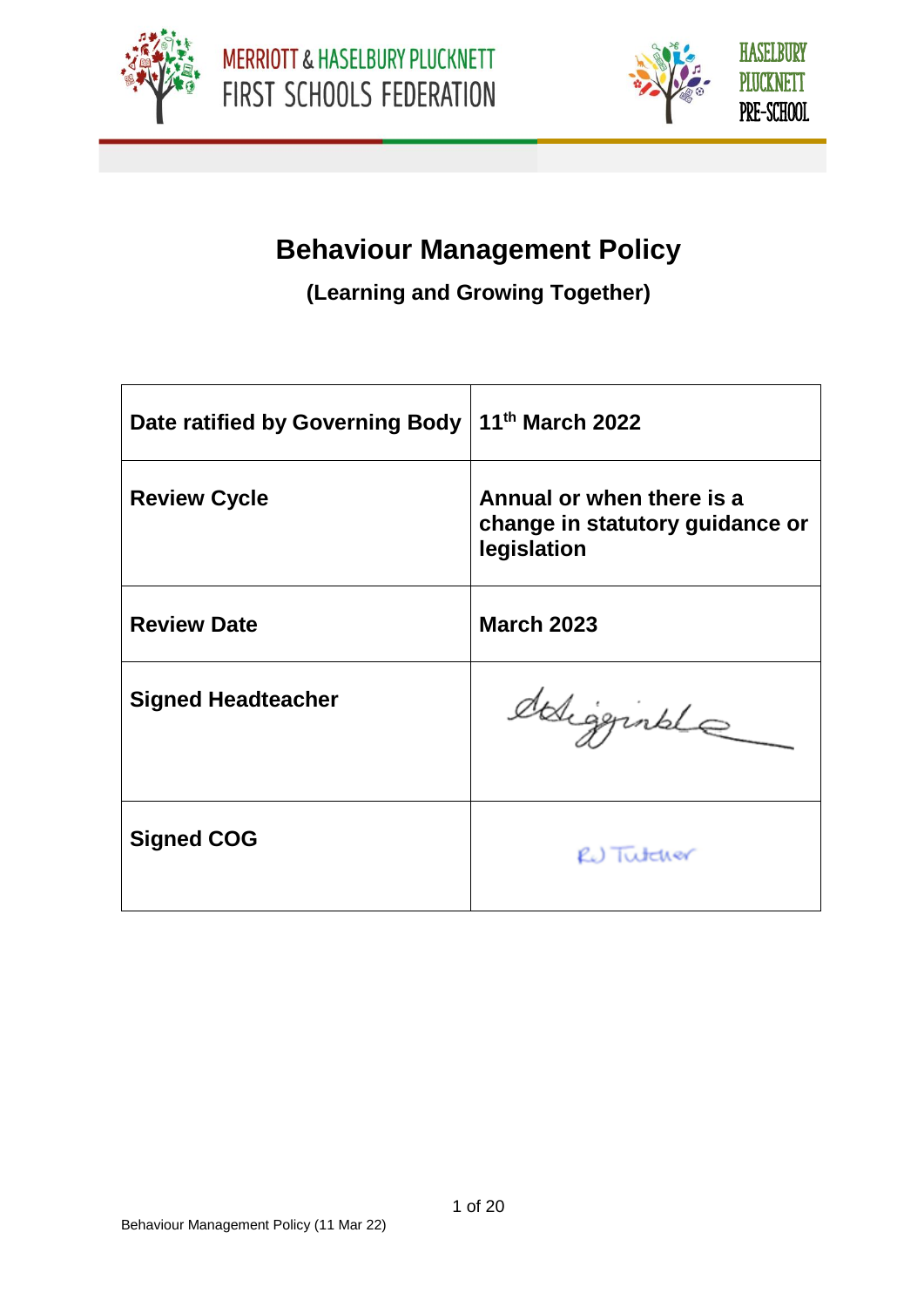



## 1. **General**

- a. The Merriott and Haselbury Federation feel it is important to promote a caring and supportive environment to enable all members of our schools to feel secure, respected and therefore promote good behaviour. Furthermore, the staff and governors of Merriott and Haselbury Federation believe that in order to enable effective teaching and learning to take place, good behaviour in all aspects of school life is necessary. It is the purpose of this policy to have a key role in in developing and maintaining such an environment and that effective teaching and learning can take place.
- b. Children need to learn to consider the views and feelings, needs and rights of others and the impact that their behaviour has on other people, places and objects. This is a developmental task that requires support, encouragement, teaching and positive role modelling (setting the correct example). The principles that underpin how we achieve positive and considerate behaviour exist within the programme for promoting personal, social and emotional development.
- c. The Governing Body fully supports these principles and seeks to create an environment which encourages and reinforces good behaviour and to develop lifelong skills and values. This will enable our learners to become good citizens and contribute positively to society.

#### 2. **Aims**

- a. For all of the children to feel safe to learn, play and be with others.
- b. To create a learning environment where all its members are treated fairly, with respect and dignity.
- c. For all children to know they have the right to be safe emotionally and physically.
- d. It is our belief that school should help children learn that they are responsible for their own actions and that each child takes his/her own decision about what is the right or wrong thing to do.
- e. To create a learning environment which encourages and reinforces good behaviour so that all of our children are known, understood, listened to and valued, enabling them to develop their sense of belonging.
- f. To define acceptable standards of behaviour.
- g. To encourage consistent approach to behaviour management.
- h. To promote self-esteem, self-discipline and positive relationships.
- i. To teach children the skills to enable them to:
	- i) solve conflicts as peacefully as possible through a process of negotiation.
	- ii) to show sympathy towards and tolerance of others being aware of different needs
	- iii) to respect property.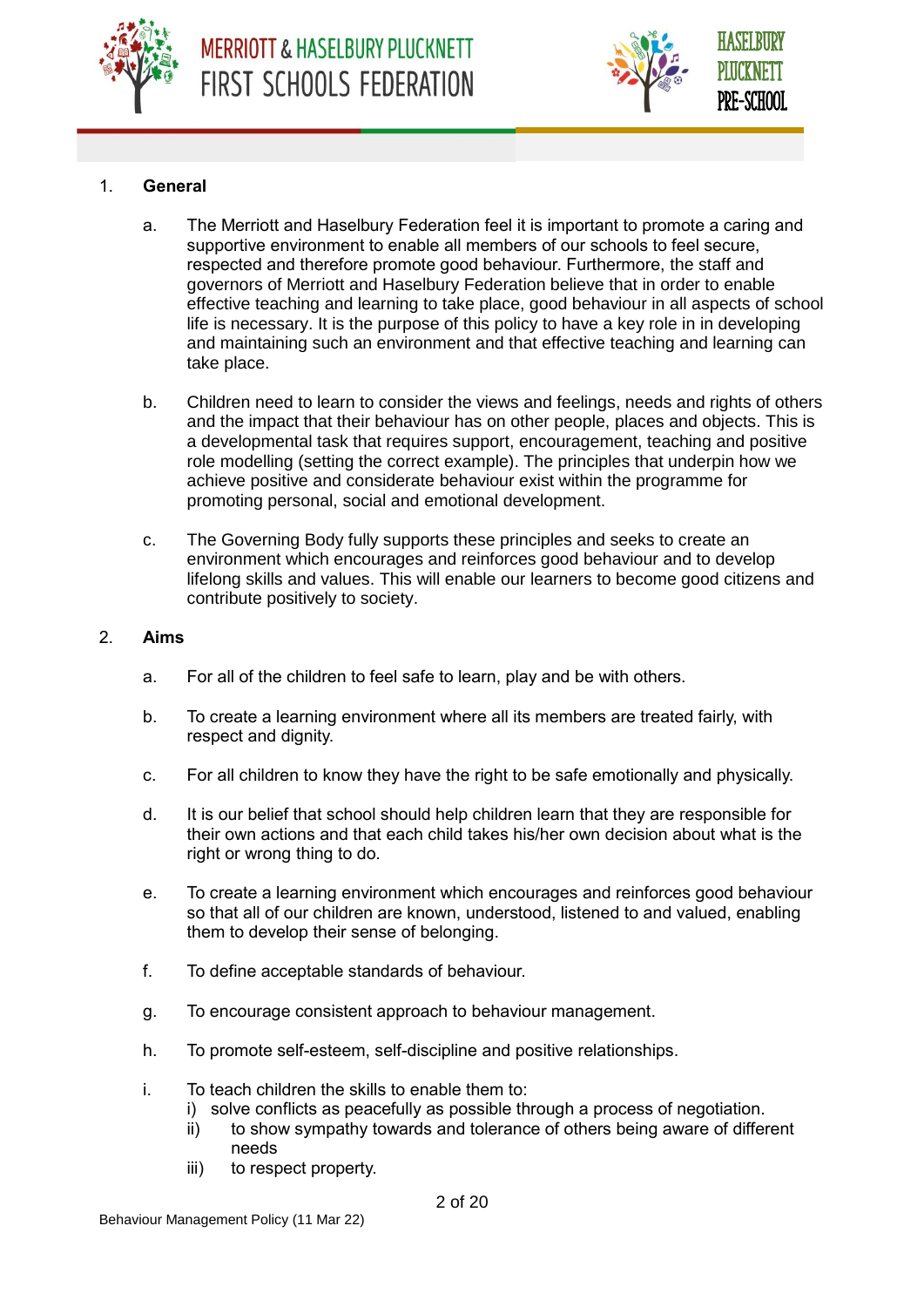



- j. To ensure that the school's expectations and strategies are widely known and understood.
- k. To encourage the involvement of both home and school in the implementation of this policy.

#### 3. **Standards of Behaviour**

- a. Pupils are made aware of the standard of behaviour acceptable in school and of behaviour which is unacceptable and not permitted. Each school has a charter developed with the school council which reinforces how we should behave towards each other. Individual classes create their own rules which embed our charter and children sign up to agree to these. Classroom rules compliment the charter and are not a replacement.
- b. The School Charter and the Playground Rules are displayed throughout the school.

#### 4. **The Curriculum and Learning**

- a. We believe that an appropriately structured curriculum and effective learning contribute to good behaviour. Thorough planning for the needs of individual pupils, the active involvement of pupils in their own learning, and structured feedback all help to avoid the alienation and disaffection which can lie at the root of poor behaviour. A daily focus within Personal, Health and Social Education (PHSE), Religious Education (RE) and Collective Worship provide opportunities for effective role modelling.
- b. It follows that lessons should have clear objectives, understood by the children, and differentiated to meet the needs of children of different abilities. Marking and record keeping can be used both as a supportive activity, providing feedback to the children on their progress and achievements, and as a signal that the children's efforts are valued and that progress matters.

#### 5. **Classroom Management**

- a. Classroom management and teaching methods have an important influence on children's behaviour. The classroom environment gives clear messages to the children about the extent to which they and their efforts are valued. Relationships between teacher and children, strategies for encouraging good behaviour, arrangements of furniture, access to resources and classroom display all have a bearing on the way children behave.
- b. Classrooms should be organised to develop independence and personal initiative. Furniture should be arranged to provide an environment conducive to on-task behaviour. Material and resources should be arranged to aid accessibility and reduce uncertainty and disruption. Displays should help develop self-esteem through demonstrating the value of every individual's contribution, and overall, the classroom should provide a welcoming environment.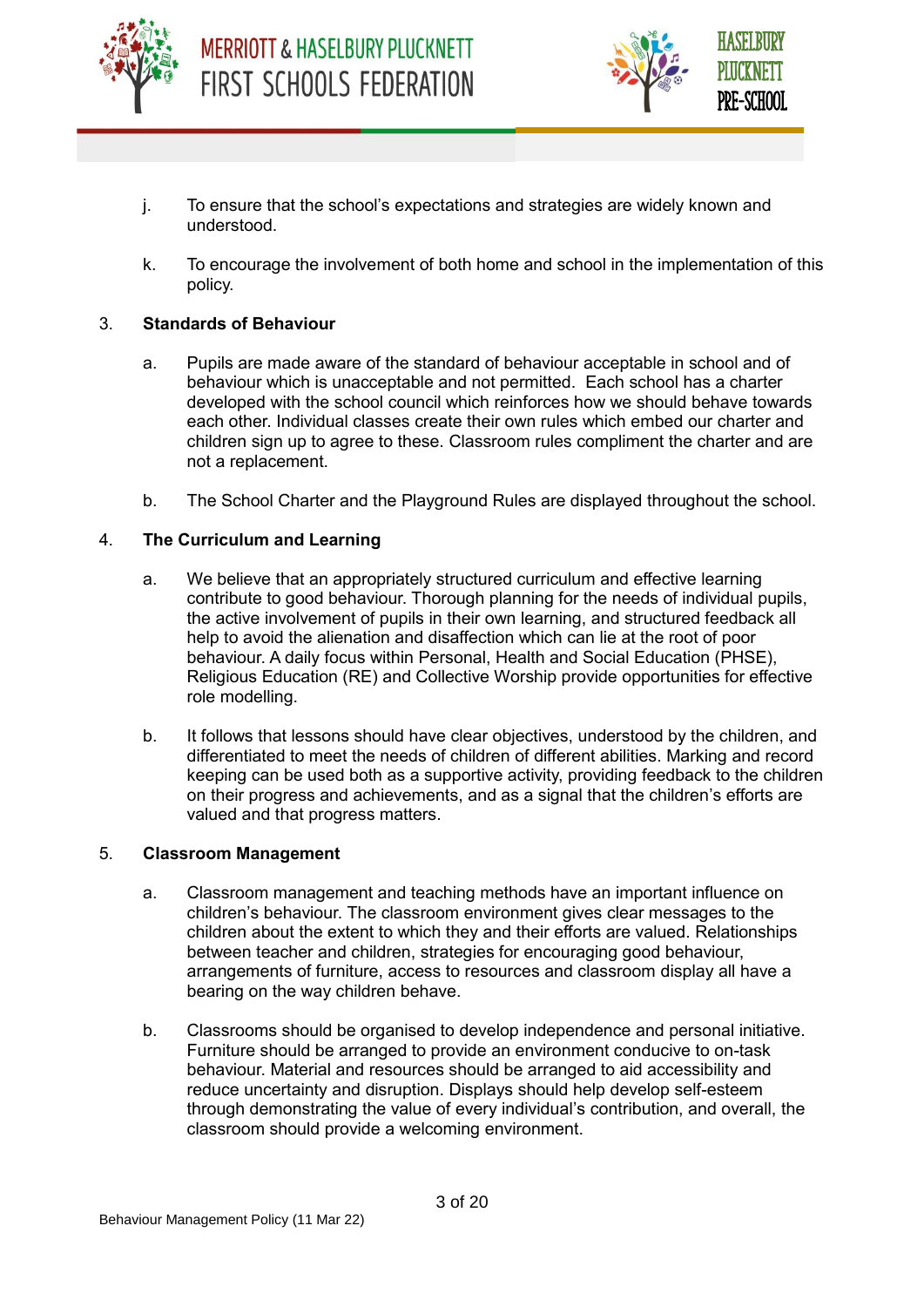



c. Teaching methods should encourage enthusiasm and active participation for all. Lessons should aim to develop the skills, knowledge and understanding which will enable the children to work and play in co-operation with others. Praise should be used to encourage good behaviour as well as good work. Teachers should seek to use positive praise wherever possible when managing large groups. If staff are required to intervene to deal with behavioural incidents, then they should aim to be as discrete as possible in dealing with the matter. Criticism should always be framed in a constructive manner.

## 6. **Parent and Carer Partnership**

- a. A positive partnership with parents / carers is crucial to building trust and developing a common approach to behaviour expectations and strategies for dealing with problems. Parental participation in many aspects of school life is encouraged. This participation assists the development of positive relationships in which parents are more likely to be responsive if the school requires their support in dealing with difficult issues of unacceptable behaviour.
- b. The school will communicate policy and expectations to parents. Where behaviour is causing concern parents will be informed at an early stage, and given an opportunity to discuss the situation. Parental support will be sought in devising a plan of action within this policy, and further disciplinary action will be discussed with the parents.

#### 7. **Rewards**

- a. Our School ethos is focused around positive encouragement and this extended to the promotion of good behaviour. We believe that rewards have a motivational role, helping children to see that good behaviour is valued. All members of staff will recognise and celebrate appropriate behaviour at all times around the school through informal praise.
- b. Rewards may involve:
	- i) Verbal praise and smiling at children.
	- ii) Verbal praise to parents about their children.
	- iii) Stickers and stamps.
	- iv) House points.
	- v) Certificates.
	- vi) Sending good work to other staff members for reward or praise.
	- vii) Special privileges or jobs.
	- viii) Positive phone call home or discussion with parents.
	- ix) Head teacher awards.
	- x) Star of the Week (a record of this will be kept by all teachers to ensure all children will experience this each year).

8. **Sanctions** Although rewards are central to the encouragement of good behaviour, sanctions are needed to respond to inappropriate behaviour. As with rewards, sanctions, and the reasons for which they are used, need to be made explicit. As far as possible, the sanction imposed should relate clearly to the action which invoked it. For younger children any sanctions should be relevant and immediate. Sanctions which may be used are verbal warnings, loss of privileges, time out, referral to the Senior Leadership Team (SLT), parents being contacted and, as a final sanction, exclusion.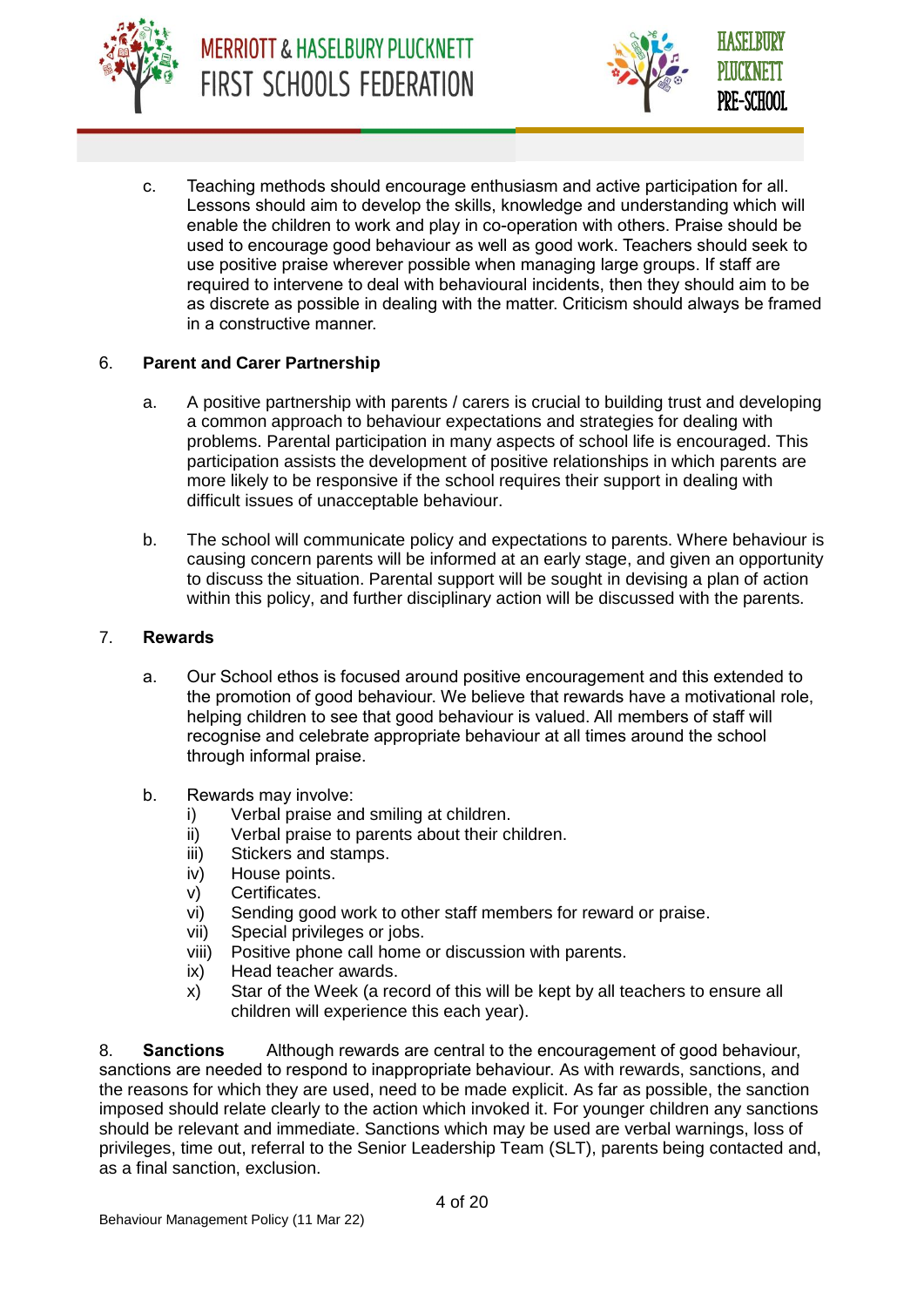



12. **Verbal Warnings** These are given by teachers and other adults where there is a minor incident or the first occasion of an incident.

13. **Withdrawal of Privileges** This may occur when a verbal warning has already been given or for the first incidence of a more serious nature.

14. **Removal from the situation** This may involve moving the child from one seat to another or requiring the child to sit with the teacher or another adult. It could also involve sending the child to a different class. A child would be sent to a different class if the inappropriate behaviour continues.

15. **Time Out** The pupil should be given a specific time for which they will be withdrawn from the activity (e.g. a sand timer may be used with younger children – one minute for each year of age is quite a good guide) and clear expectations of their behaviour during the timeout period. A suitable place for time-out to be taken will be identified by the teacher, ensuring that the pupil remains under adult supervision at all times. The adult should not talk to, counsel or reprimand the child during this time, but clear expectations are to be set at the end of the Time Out period. Soon after the child's re-entry into the room an opportunity is found to comment positively on their behaviour.

16. **Referral to Senior Leadership** Pupils may be referred to the Headteacher, Deputy Headteacher or SENDCo for more serious incidents or when a particular behaviour recurs. For incidents of racist behaviour, a referral to the Headteacher or Deputy Headteacher will always be made and Local Authority (LA) reporting procedure will be followed.

17. **Notification of Parents** Where a teacher has concerns regarding a pupil's behaviour they may request a meeting with parents, this may just be a short conversation at the end of the day but should always take place privately. Parents will be contacted and offered an appointment to discuss a pupil's behaviour and any further action.

## 18. **Exclusion**

- a. We strive to be an inclusive school where exclusion is very rare; however, we recognise that in exceptional circumstances, when the safety or well-being of staff and pupils may be under threat, exclusion may ultimately be used. If exclusion is the only alternative, guidelines published by the DfE must be followed and the Chair of Governors will be informed. The Headteacher is responsible for all exclusions and each individual decision is informed by this policy and DfE guidelines, along with their own discretion to ensure high standards of behaviour are upheld.
- b. The above are general guidelines for the use of rewards and sanctions within the school. We do recognise that not all eventualities can be accounted for and that individual circumstances and needs should always be taken into account when dealing with pupils. However, adults should always ensure that their actions are fair and reasonable and that the reasons for decisions are made explicit to all those involved. A helpful table is included to ensure all members of staff are as consistent as possible when applying sanctions to incidents of unacceptable behaviour.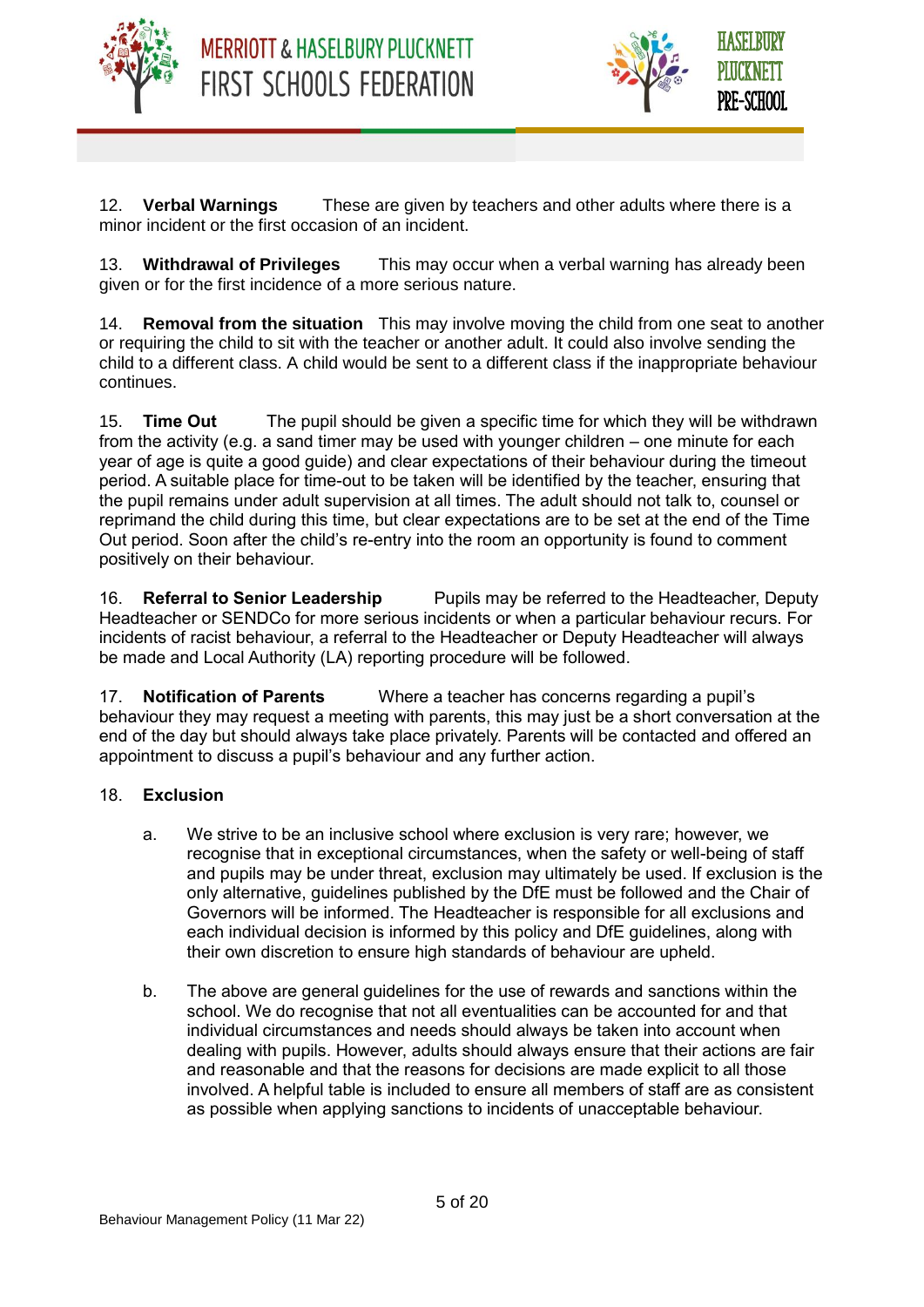



#### 19. **Roles and Responsibilities**

- a. The Role of School Council. The School Council helps shape the approach to promoting positive behaviour within each school. The School Council consists of children across the school years who are elected by their peers and meet regularly. (*This has been in abeyance during the restrictions imposed by COVID-19*). School Councillors wear special badges that identify them throughout the school. As part of their duties the School Council discuss particular rules and their implementation. They have helped devise the school charter and playground rules. They also play a major part in deciding on activities that spread a positive message around the school. In addition, the senior year pupils act as 'Play Leaders', are trained by an external sports consultant, and work with the teachers and lunchtime staff to support children during play times and lunch times and model positive behaviour.
- b. The Role of Parents.
	- Parents have a vital role to play in their children's education. It is very important that parents support their child's learning and co-operate with the school. We are very conscious of the importance of having strong links with parents and good communication between home and school. Thus, the school works collaboratively with parents, so children receive consistent messages about how to behave at home and at school.
	- ii) We expect parents to behave in a reasonable and civilised manner towards school staff and anyone on school grounds. Incidents of verbal or physical aggression to staff by parents / guardians / carers of children in the school will be reported immediately to the Headteacher who will take appropriate action.
	- iii) If the school has to sanction a child, parents should support the actions of the school. If parents have any concern about the way that their child has been treated, they should initially contact the class teacher. The Headteacher may then be involved and, if concerns remain, they should contact the school Governors. If these discussions cannot resolve the problem, a formal complaint or appeal process can be implemented.
- c. The Role of School Staff.
	- i) All school staff have a responsibility to uphold the behaviour policy and to model high standards of behaviour, both in their dealings with the children and with each other, as their example has an important influence on the children. As adults, we should aim to:
		- 1) Create a positive climate with realistic expectations.<br>2) Emphasise the importance of being valued as an ing
		- 2) Emphasise the importance of being valued as an individual within the group.
		- 3) Promote, through example, honesty and courtesy.
		- 4) Provide a caring and effective learning environment.
		- 5) Show, by example, respect and care for the property of the school, staff and children.
		- 6) Encourage relationships based on kindness, respect and understanding of the needs of others.
		- 7) Ensure fair treatment for all regardless of age, gender, race, ability and disability and promote a positive attitude to personal differences (race, gender, age, ability and opinions) so that children learn to value individuality.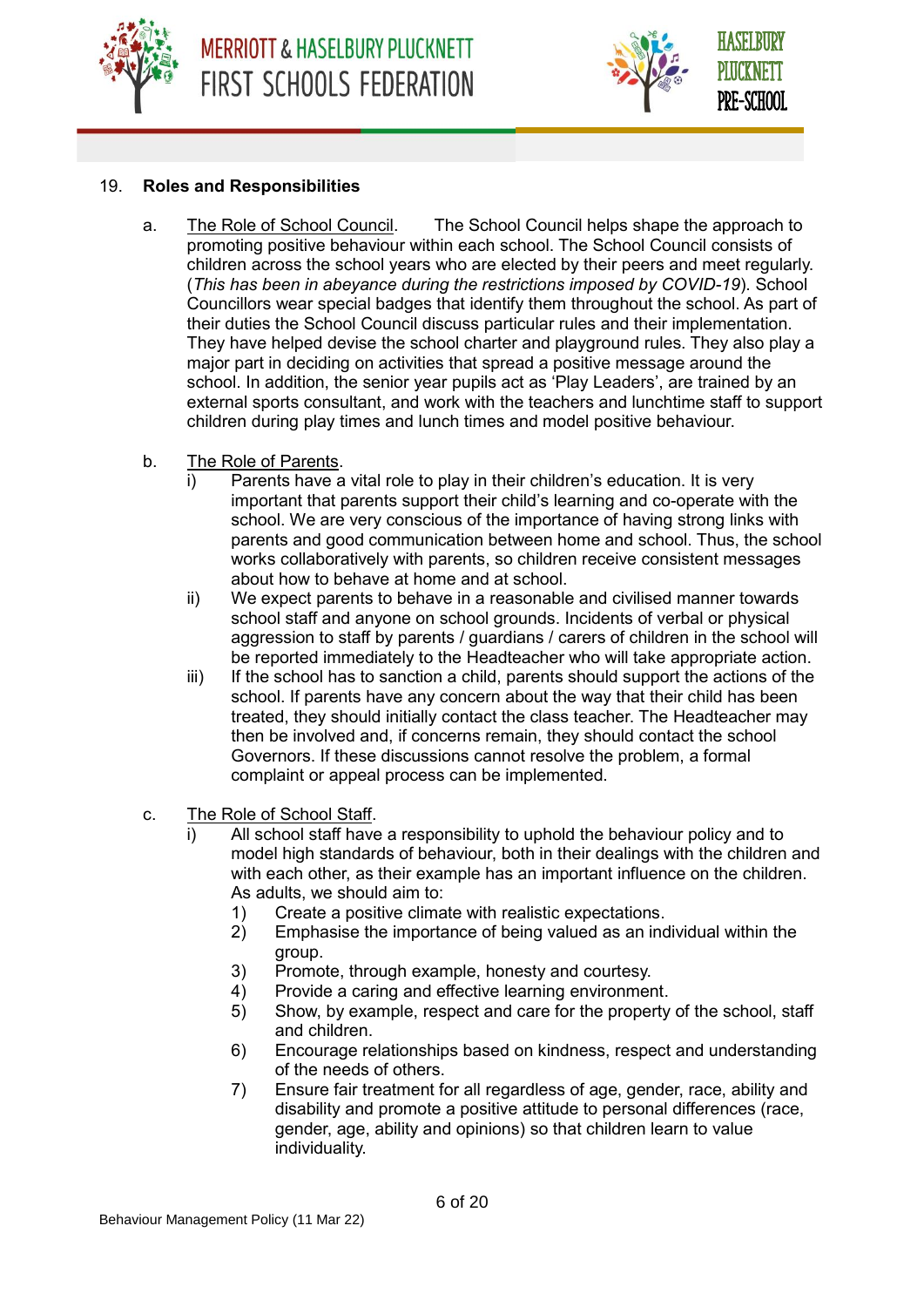



- ii) All staff should ensure that children move sensibly and quietly through the school at all times. This is especially important in shared spaces and corridors where respect for others' working should be considered.
- iii) Children should be made aware that rough play and potentially dangerous behaviour in the playground is unacceptable.
- iv) All staff will communicate with each other about behavioural incidents, especially at handover times after an activity, a playtime or lunchtime.
- v) All staff are to be positive, enthusiastic and have high expectations of both learning and behaviour. They are to foster a sense of self-esteem in all children, linked with an understanding of the needs of others. They encourage a calm and responsive atmosphere, avoiding shouting.
- vi) Staff will contribute to the Open-Door policy for parents and carers. They deal with parental concerns in a timely, respectful, sympathetic and professional manner, involving other staff as appropriate. All staff expect that parents will behave in a reasonable manner towards them, as professionals, and that issues will be dealt with in an atmosphere of trust and mutual respect.
- vii) It is the responsibility of all staff to ensure that the Rules (see page 4 above) are enforced throughout the school day.
- d. Role of the Governors
	- i) The governing body has the responsibility of setting down general guidelines on standards of discipline and behaviour, and of reviewing their effectiveness. The Governors support the Headteacher in carrying out these guidelines.
	- ii) The Headteacher has the day-to-day authority to implement the school behaviour and discipline policy, but Governors may give advice to the Headteacher about particular disciplinary issues. The Headteacher must take this into account when making decisions about matters of behaviour.
- e. Role of the Headteacher
	- i) It is the responsibility of the Headteacher, under the School Standards and Framework Act 1998, to implement the school behaviour policy consistently throughout the school, and to report to Governors, when requested, on the effectiveness of the policy. It is also the responsibility of the Headteacher to ensure the health, safety and welfare of all children in the school.
	- ii) The Headteacher supports the staff by implementing the policy, by setting the standards of behaviour, and by supporting staff in the implementation of the policy.
	- iii) The Headteacher keeps records of all reported serious incidents of misbehaviour and has the responsibility for giving fixed-term exclusions to individual children for serious acts of misbehaviour. For repeated or very serious acts of anti-social behaviour, the Headteacher may permanently exclude a child.

20. **Special Educational Needs**. Pupils whose inappropriate behaviour is more frequent, persistent, or severe than others will be placed on the Special Educational Needs Register. Emotional and behavioural difficulties often prevent children's progress in learning and they will be given support towards improving their behaviour through an Individual Education Plan. External agencies such as South Somerset Partnership School or the Educational Psychology Service may be called upon to offer additional support, when necessary (see our Policy for Special Educational Needs).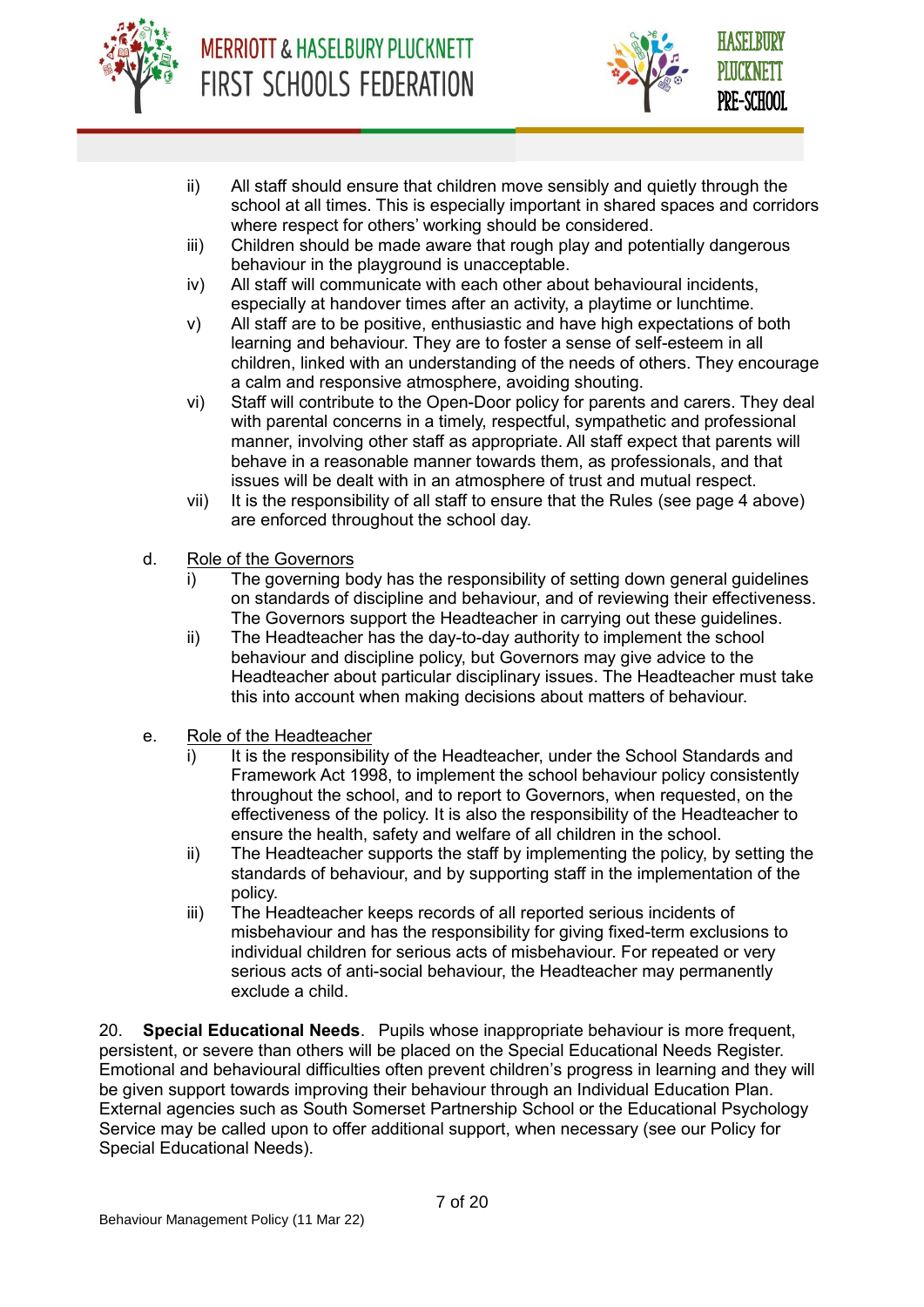



21. **Use of Force**. All members of staff are made aware of the regulations regarding the use of force by teachers, as set out by the Department for Education (see **annex A**) Staff in our school do not hit, push or slap children. Staff only intervene physically to restrain children or to prevent injury to a child, or if a child is in danger of hurting him / herself. The actions that we take are in line with government guidelines on the restraint of children.

## 22. **Reviewing and monitoring**

- a. The Headteacher and other members of SLT in consultation with the staff, will undertake systematic monitoring and conduct regular reviews of the behaviour management policy and procedures in order to evaluate them to ensure that the operation is effective, fair and consistent.
- b. The Headteacher will keep the Governing Body informed.
- c. The Governing Body will regularly review this policy and associated procedures, to ensure its continuing appropriateness and effectiveness. The review will take place in consultation with the Headteacher, staff and parents.
- d. The outcome of the review will be communicated to all those involved, as appropriate.

Annex:

- A. Statement Regarding the Use of Force
- B. Meeting Report.
- C. Merriott First School Charter.
- D. Haselbury Plucknett Christian Values and Charter
- E. Pre-School Specifics
- F. CORONAVIRUS (COVID-19)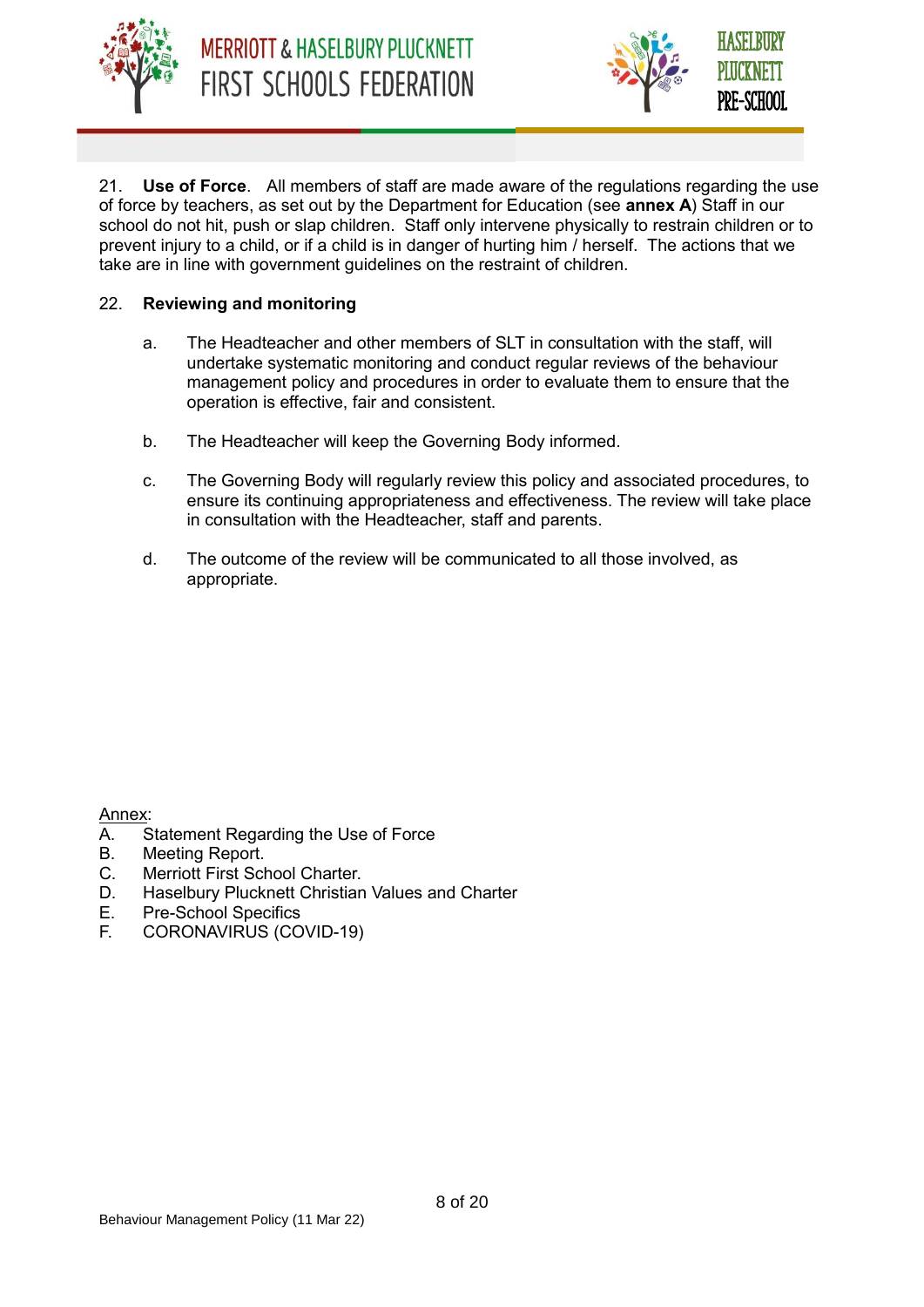



Annex A to Behaviour Management Policy

## **STATEMENT REGARDING THE USE OF FORCE**

**(***Taken from DfE Use of reasonable force - Advice for headteachers, staff and governing bodies July 2013*)

#### **A1. Who can use reasonable force?**

All members of school staff have a legal power to use reasonable force. This power applies to any member of staff at the school. It can also apply to people whom the headteacher has temporarily put in charge of pupils such as unpaid volunteers or parents accompanying students on a school organised visit.

#### **A2. When can reasonable force be used?**

- a) Reasonable force can be used to prevent pupils from hurting themselves or others, from damaging property, or from causing disorder.
- b) In a school, force is used for two main purposes to control pupils or to restrain them.
- c) The decision on whether or not to physically intervene is down to the professional judgement of the staff member concerned and should always depend on the individual circumstances.
- d) The following list is not exhaustive but provides some examples of situations where reasonable force can and cannot be used.

#### **A3. Schools can use force to:**

- a) remove disruptive children from the classroom where they have refused to follow an instruction to do so;
- b) prevent a pupil behaving in a way that disrupts a school event or a school trip or visit;
- c) prevent a pupil leaving the classroom where allowing the pupil to leave would risk their safety or lead to behaviour that disrupts the behaviour of others;
- d) prevent a pupil from attacking a member of staff or another pupil, or to stop a fight in the playground; and
- e) restrain a pupil at risk of harming themselves through physical outbursts.
- f) Whenever used reasonable adjustments for disabled children and children with special educational needs (SEND) must be made.

#### **A4. Schools cannot:**

a) use force as a punishment – it is always unlawful to use force as a punishment.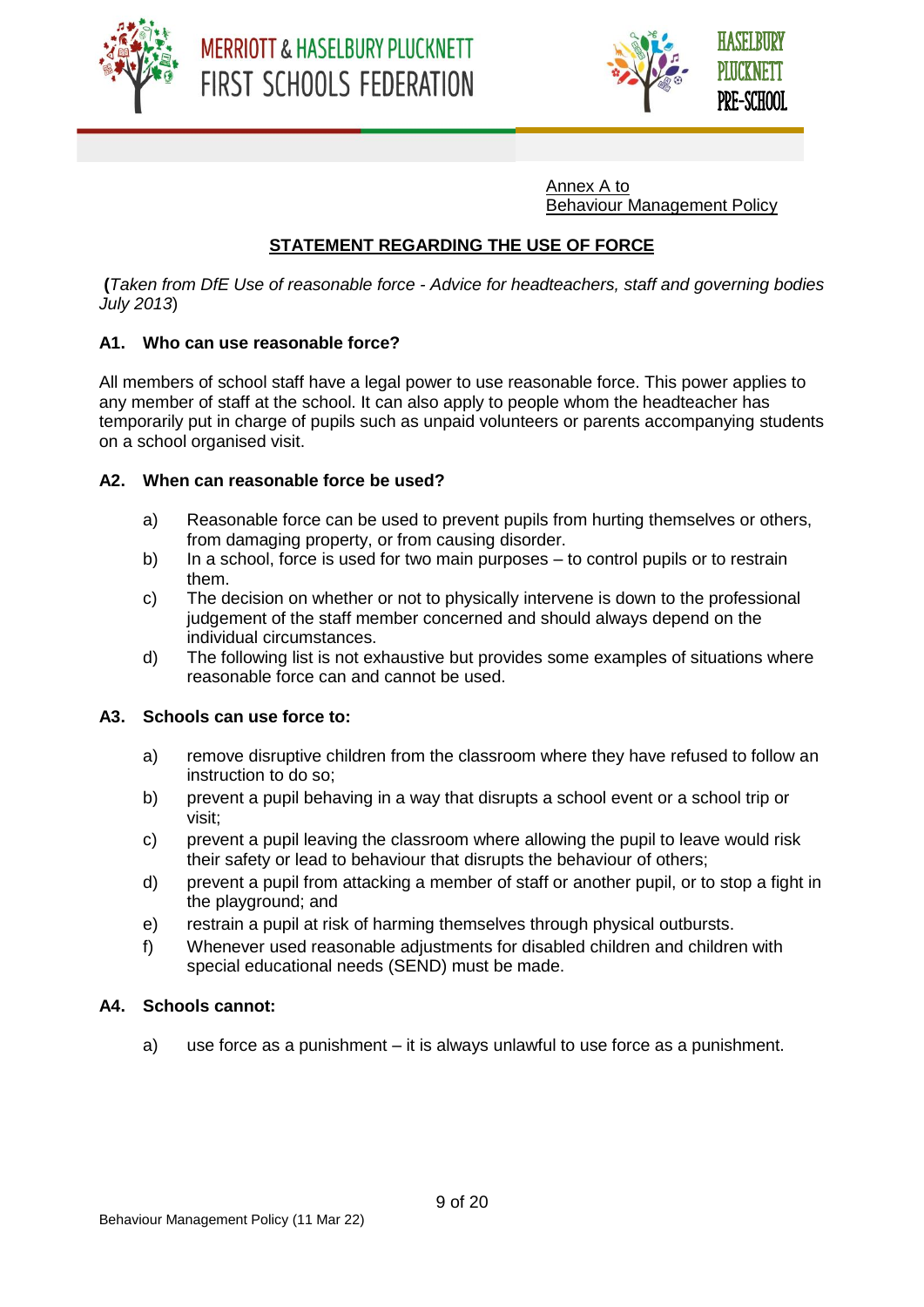



Annex B to Behaviour Management Policy

## **MEETING REPORT**

Reason for meeting:

Those attending:

On: At:

|                         | <b>ACTION</b> | <b>SIGNED</b> |
|-------------------------|---------------|---------------|
| $\overline{\mathbf{1}}$ |               |               |
|                         |               |               |
|                         |               |               |
| $\overline{2}$          |               |               |
|                         |               |               |
| $\mathbf{3}$            |               |               |
|                         |               |               |

Date of Review:

Child's name:

Class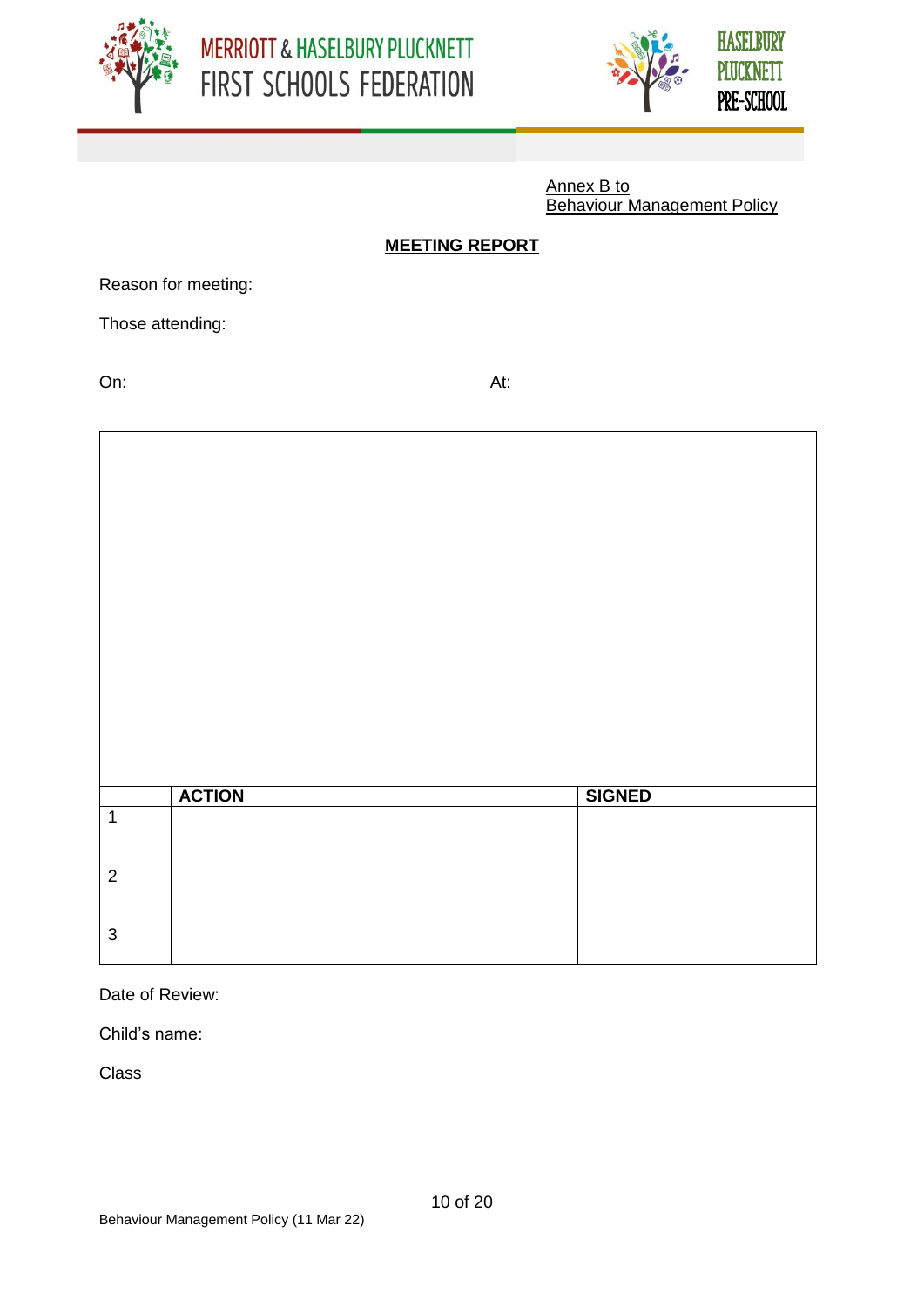





Annex C to Behaviour Management Policy

## **MERRIOTT FIRST SCHOOL CHARTER**

*(Devised by School Council in consultation with all pupils and staff*)

We are kind and helpful We show respect We listen We try our best We let everyone join in We are caring and considerate We try hard in all lessons We are honest

# **Individual has Rights and Responsibilities**

Our ethos is supported by a set of children's Rights and responsibilities:



EVERYONE IN OUR SCHOOL HAS A RIGHT TO BE HAPPY AND SAFE

Every class displays the Rules for their classroom.

Merriott Playground rules **We are kind to everyone We play gently and fairly We follow adult instructions We take care of our playground and play equipment We treat everyone with respect**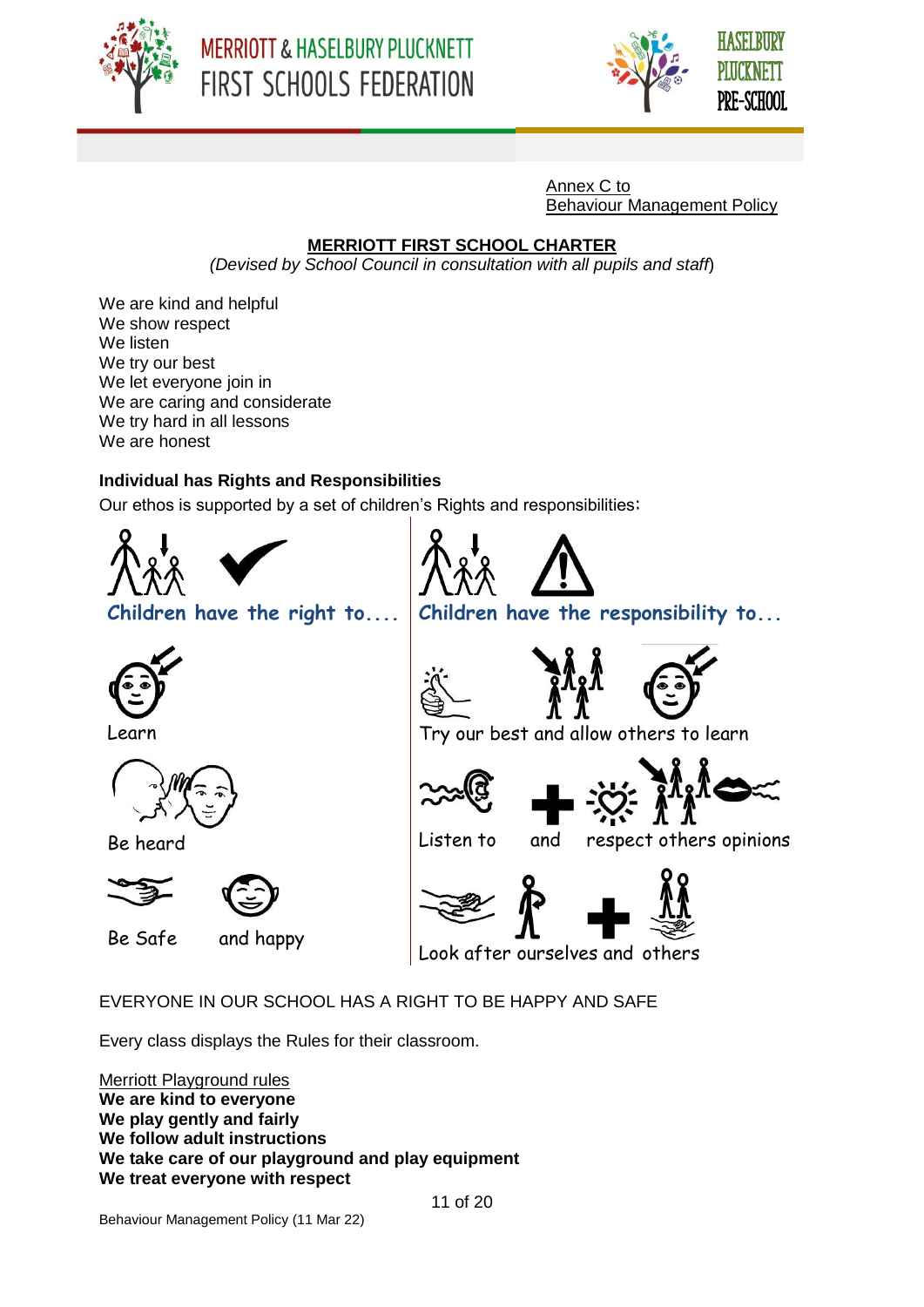



Annex D to Behaviour Management Policy

## **HASELBURY PLUCKNETT FIRST SCHOOL CHRISTIAN VALUES AND CHARTER**

The values that are important to us at Haselbury School are drawn from Paul's letter to the Galatians, where he describes the fruits of living under the inspiration of the Holy spirt as being: love, joy, peace, patience, kindness, generosity, faithfulness, gentleness and self-control. For our school context we thought the values of **love, peace, patience, kindness, faithfulness and self-control** should offer the appropriate focus.

These values are not just theoretical but have real impact on how we do things and readily connects with our recently formed school charter where the value of love is central and is expressed in the following ways.

- b) **We listen and speak thoughtfully** (patience and kindness)
- c) **We are Kind and helpful** (kindness, self-control)
- d) **We respect and trust each other** (faithful, peace, self-control, patience)
- e) **We are friendly and play fairly** (kindness, peace, self-control)
- f) **We show forgiveness** (peace and patience) •**We do our best** (self-control)

*(Charter Devised by School Council in consultation with all pupils and staff)*

These values say something important about how we learn and live together as a school community; a place where the quality of our relationships is important to us alongside the desire for high standards and continued success for our children.

## **Individual has Rights and Responsibilities**

Our ethos is supported by a set of children's Rights and responsibilities:









**Children have the right to.... Children have the responsibility to...**











Learn Try our best and allow others to learn



Be heard **Listen to** and respect others opinions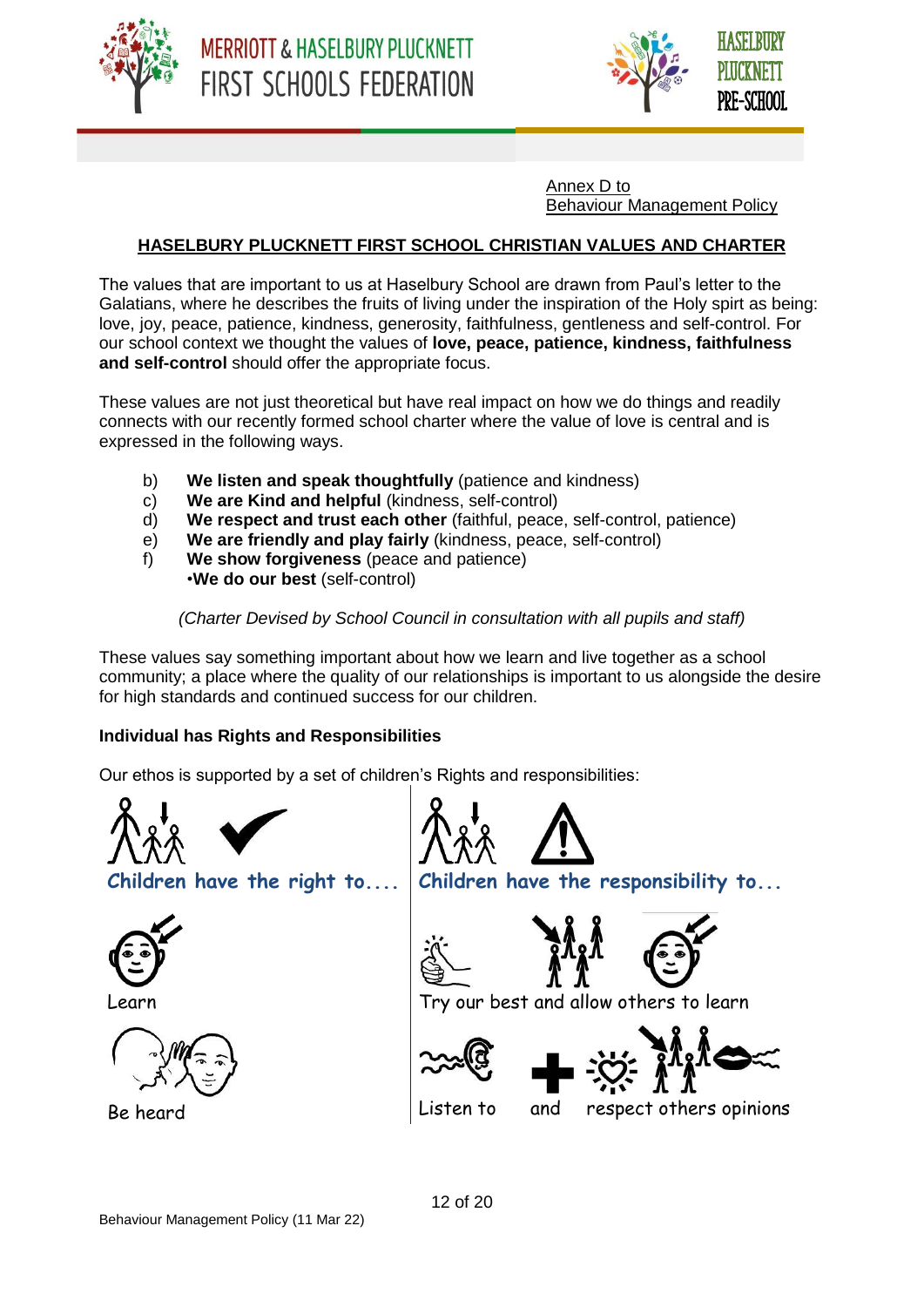





$$
\bigvee^{\bullet}
$$



Be Safe and happy



Look after ourselves and others

EVERYONE IN OUR SCHOOL HAS A RIGHT TO BE HAPPY AND SAFE

Every class displays the Rules for their classroom. An example of this is:

Haselbury Playground rules

**We are kind to everyone and make sure no one is left out We play gently and fairly We listen to adults and talk to them if we need help We look after our playground and play equipment We solve friendship problems in a calm way**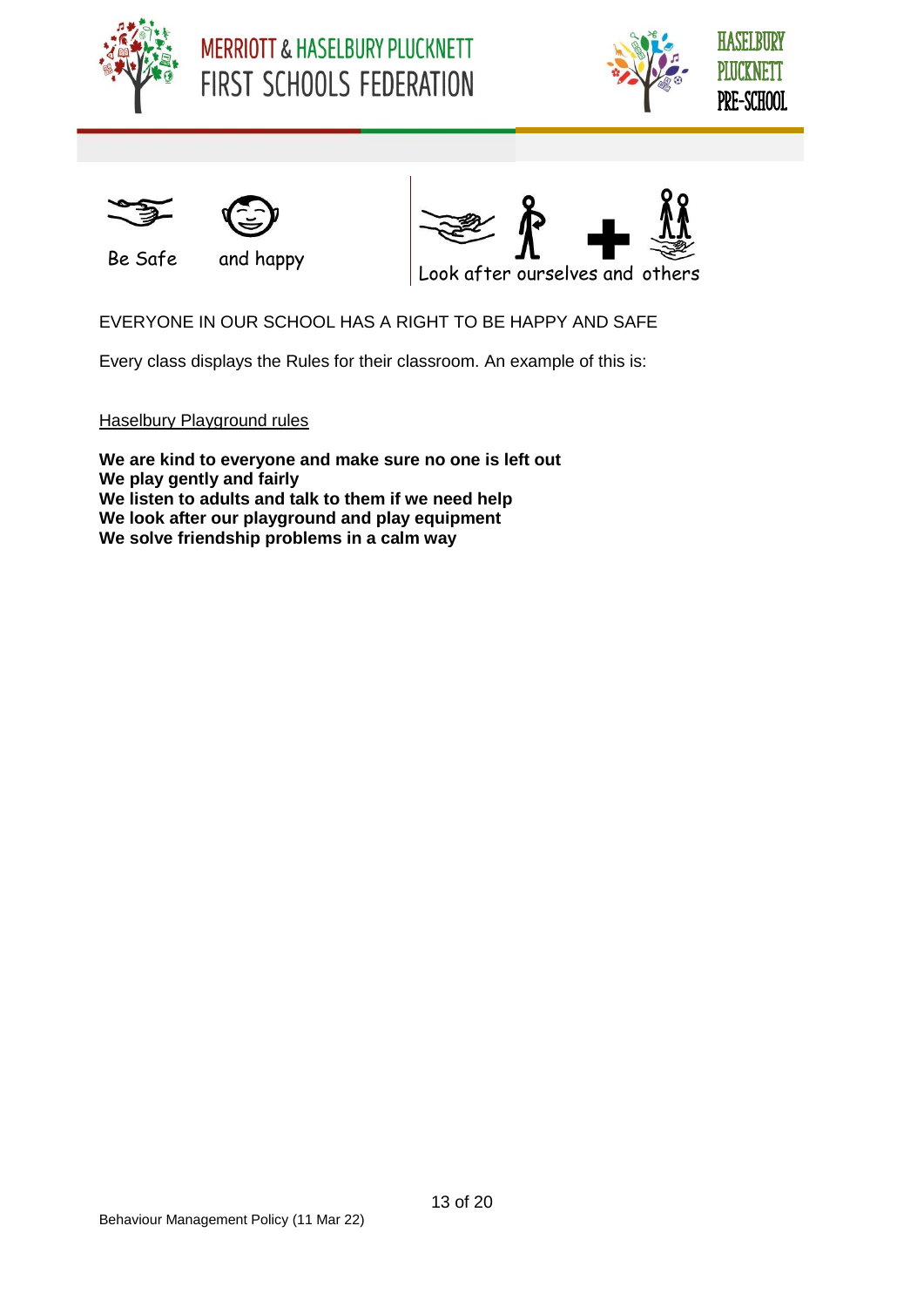



Annex E to Behaviour Management Policy

## **PRE-SCHOOL SPECIFICS**

 The Pre-School has a named person who has overall responsibility for supporting personal, social and emotional development, including issues concerning behaviour. The designated Pre-School Supervisor will;

- i) Keep up-to-date with legislation, research and thinking on promoting positive behaviour and on handling children's behaviour where it may require additional support.
- ii) Access relevant sources of expertise on promoting positive behaviour within the programme for supporting personal, social and emotional development.
- iii) Check that all staff have relevant in-service training on promoting positive behaviour. We keep a record of all training attended by each staff member.
- iv) We recognise that codes for interacting with other people vary between cultures and require staff to be aware of and respect those who use the setting.
- v) We require all staff, volunteers and students to provide a positive model of behaviour by treating children, parents / carers and one another with friendliness, care and courtesy.
- vi) We familiarise new staff and volunteers with the Pre-School's behaviour policy and its guidelines for behaviour.
- vii) We expect all members of the Pre-School, children, parents / carers, staff, volunteers and students to keep to the guidelines, requiring these to be applied consistently.
- viii) We work in partnership with the children's parents/carers. Parents / carers are regularly informed about their child's behaviour by their key person. We work with parents/carers to address recurring inappropriate behaviour using our observations records to help us to understand the cause and to decide jointly how to respond appropriately.
- ix) Liaise with school staff including the School Leadership Team as required as well as outside agencies where additional behaviour support is required.

## 1. **Children under three years**

- a. When children under three behave in inappropriate ways, we recognise that strategies for supporting them will need to be developmentally appropriate and differ from those for older children.
- b. We recognise that babies and very young children are unable to regulate their own emotions such as fear, anger or distress, and require sensitive adults to help them do this.
- c. Common inappropriate or hurtful behaviours of young children include tantrums, biting or fighting. Staff are calm and patient, offering comfort to intense emotions, helping children to manage their feelings and talk about them to help resolve issues and promote understanding.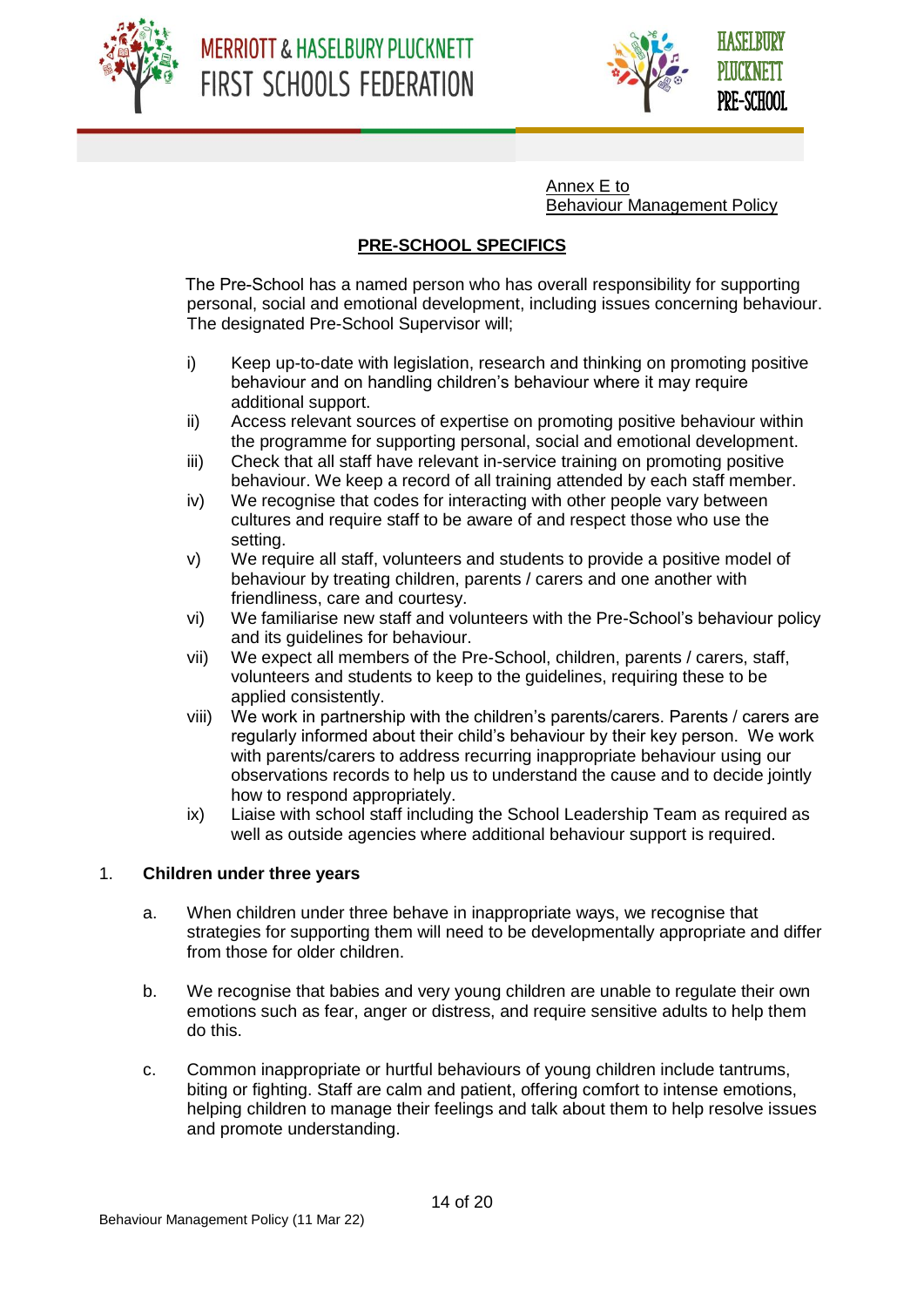



- d. If tantrums, biting or fighting are frequent, we try to find out the underlying causesuch as a change or upheaval at home, or frequent change of carers. Sometimes a child has not settled in well and the behaviour may be the result of 'separation anxiety'.
- e. We focus on ensuring a child's attachment figure in the setting, their key person, is building a strong relationship to provide security to the child.

#### 2. **Rough and tumble play and fantasy aggression.**

- a. Young children often engage in play that has aggressive themes such as superheroes and weapon play; some children appear pre-occupied with these themes, but their behaviour is not necessarily a precursor to hurtful behaviour or bullying, although it may be inappropriate at times and may need addressing using strategies above.
- b. We recognise that teasing and rough and tumble play are normal for young children and acceptable within limits, we regard these kinds of play as pro-social and not as problematic or aggressive.
- c. We will develop strategies to contain play that are agreed with the children, and understood by them, with acceptable behavioural boundaries to ensure children are not hurt.
- d. We recognise that fantasy play contains many violent dramatic strategies and offers opportunities for us to explore concepts of rights and wrong.
- e. We are able to tune in to the contents of the play, perhaps to suggest alternative strategies for heroes and heroines, making the most of 'teachable moments' to encourage empathy and lateral thinking to explore alternatives scenarios and strategies for conflict resolutions.

#### 3. **Hurtful Behaviour**

- a. We take hurtful behaviour very seriously. Most children under the age of five will at some stage hurt or say something hurtful to another child, especially if their emotions are high at the time, but it is not helpful to label this behaviour as 'bullying'. For children under five hurtful behaviour is momentary, spontaneous and often without consciousness of the feelings of the person whom they have hurt.
- b. We recognise that young children behave in hurtful ways towards others because they have not yet developed the means to manage intense feelings that sometimes overwhelm them.
- c. We will help them manage these feelings as they have neither the biological means nor the cognitive means to do so themselves.
- d. We understand that self-management of intense emotions, especially of anger, happens when the brain has developed neurological systems to manage the physiological processes that take place when triggers activate responses of anger or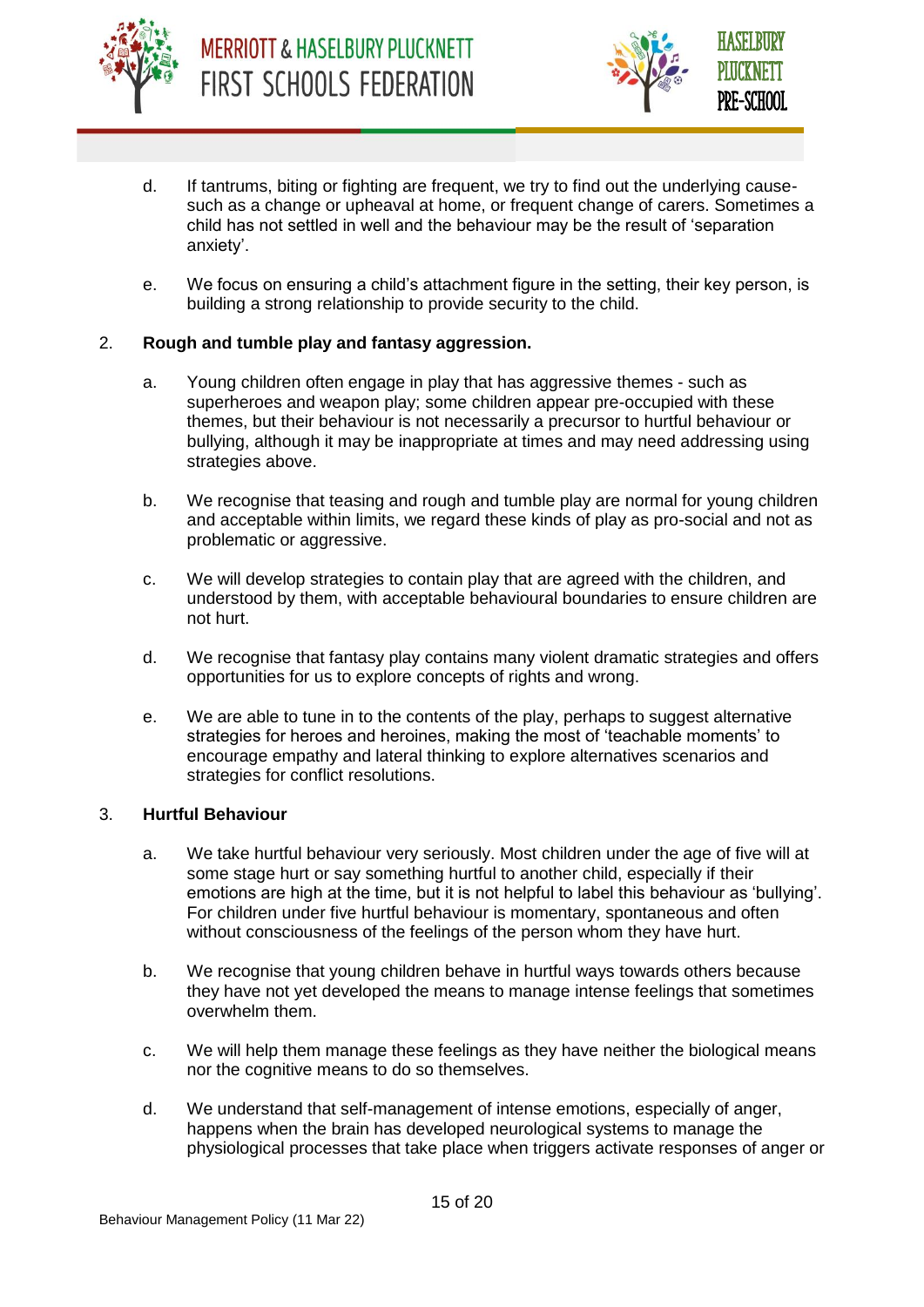



fear.

- e. Therefore, we help this process by offering support, calming the child who is angry as well as the one who has been hurt by the behaviour. By helping the child return to a normal state, we are helping the brain to develop the physiological response system that will help the child to manage their feelings better in the future.
- f. We do not engage in punitive responses to a young child's rage as that will have the opposite effect.
- g. Our way of responding to pre-verbal children is to calm them through holding and cuddling. Verbal children will also respond to cuddling to calm them down, but we offer them an explanation and discuss the incident with them to their level of understanding.
- h. We recognise that young children require help in understanding the range of feelings they experience. We help children recognise their feelings by naming them and helping the children express them, making a connection verbally between the event and the feeling.
- i. We help young children learn to empathise with others, understanding that they have feelings too and that their actions impact on others' feelings.
- j. We are aware of the same problems may happen over and over again before skills such as sharing and turn taking develop, in order for both the biological maturation and cognitive development to take place, children will need repeated experiences with problem solving, supported by patient adults and clear boundaries.
- k. We support social skills through modelling behaviour, through activities, drama and stories. We build self confidence in children, recognising their emotional needs through close and committed relationships with them.
- l. We need to help children understand the effect that their hurtful behaviour has had on another child; we do not focus solely on getting children to say sorry, but encourage this where it is clear that they are genuinely sorry and wish to show this to the person that they hurt.
- m. When hurtful behaviour becomes problematic, we work with parents / carers to identify the cause and find a solution together. The main reasons for very young children to engage in excessive hurtful behaviour are that:
	- 1) They do not feel securely attached to someone who can interpret and meet their needs- This may be in the home and / or in the setting.
	- 2) Their parents / carers, or key worker in the setting, does not have skills to respond appropriately, and consequently negative patterns are developing where hurtful behaviour is the only response the child has to express feelings of anger.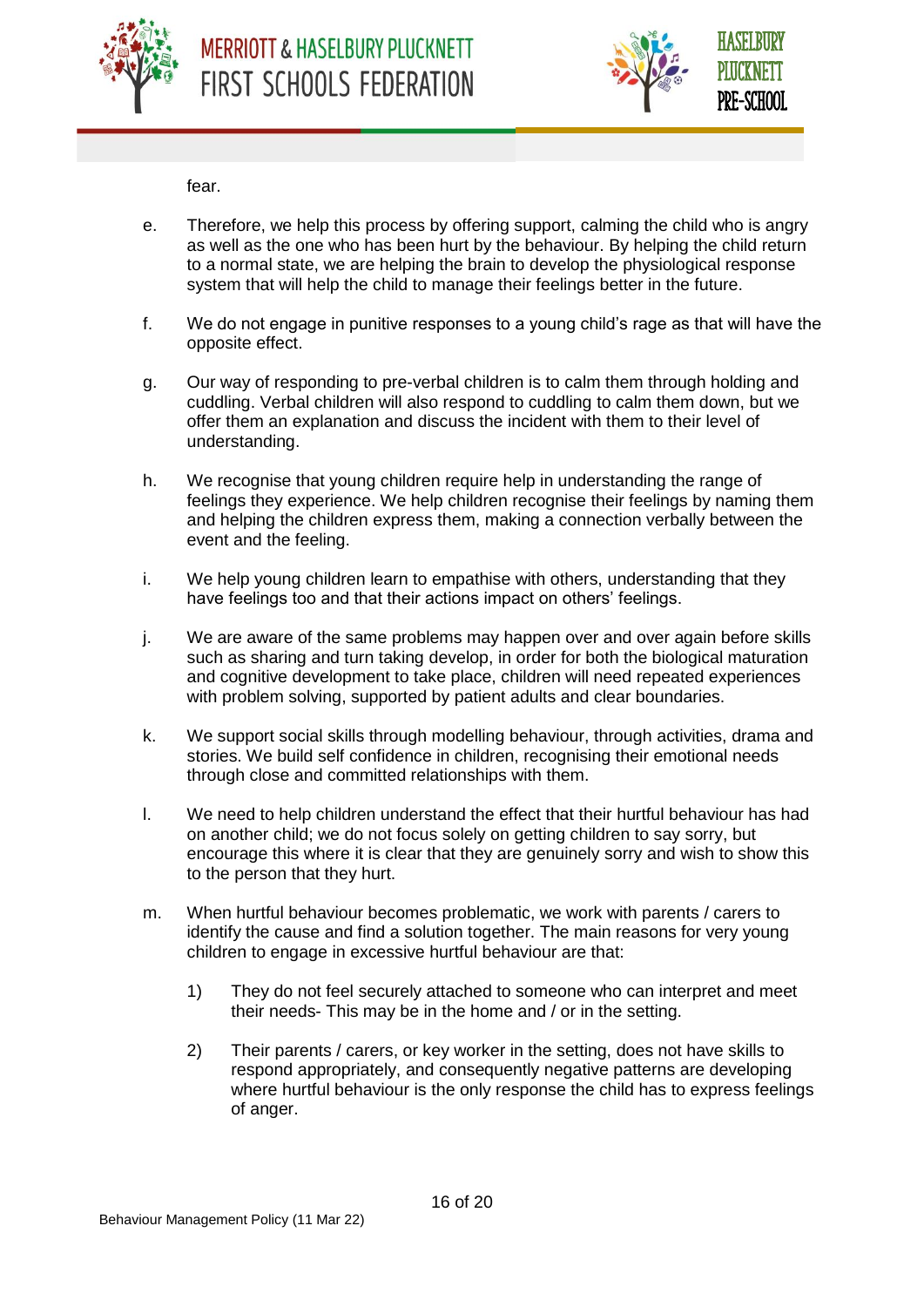



- 3) The child may have insufficient language or mastery of English, to express him or herself and may feel frustrated.
- 4) The child is exposed to levels of aggressive behaviour at home and may be at risk emotionally or may be experiencing child abuse.
- 5) The child has a developmental condition that effects how they behave.
- n. Where this does not work, we use the code of practice to support the child and family, making the appropriate referrals to a ''relevant professionals such as the Area Early Years SENDCo' where necessary.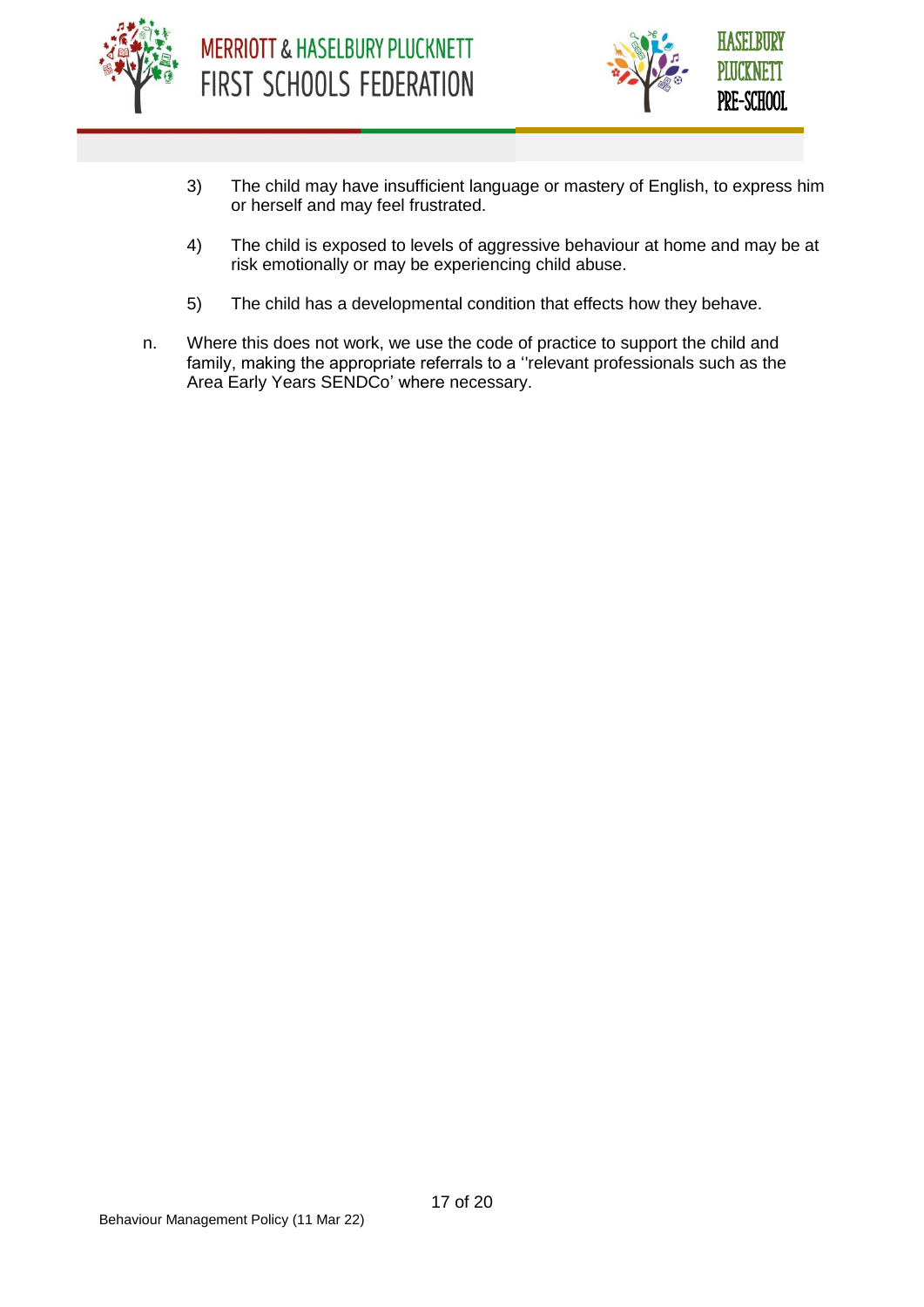



Annex F to Behaviour Management Policy

## **CORONAVIRUS ADDENDUM**

1. **Scope** This addendum applies until further notice. It sets out changes and exceptions to our normal behaviour policy. Pupils, parents and staff should continue to follow our normal behaviour policy with respect to anything not covered in this addendum. We may need to amend or add to this addendum as circumstances or official guidance changes. We will communicate any changes to staff, parents and pupils.

## 2. **Expectations for pupils in school**

- a. New rules
	- i) When pupils are in school, we expect them to follow all of the rules set out below in addition to our usual behaviour expectations, to keep themselves and the rest of the school community safe.
	- ii) Staff will be familiar with these rules and make sure they are followed consistently.
	- iii) Parents should also read the rules and ensure that their child follows the new procedures that have been put in place. Parents should contact our Headteacher if they think their child might not be able to comply with some or all of the rules, so we can consider alternative arrangements with them and support them to integrate back into school life.
	- iv) Pupils are expected to comply with the staggered start and finish times.
	- v) Pupils are expected to comply with regular hand washing or hand sanitising.
	- vi) Pupils must remain with their class bubbles at playtimes and lunchtimes.
	- vii) Pupils must move around the school calmly, following adult instructions.
	- viii) If a pupil sneezes or coughs, they must use a tissue to catch this, dispose in a bin and wash their hands. ('catch it, bin it, kill it').
	- ix) Pupils must tell adults if they are experiencing symptoms of coronavirus.
	- x) Pupils must only use their own stationary provided.
	- xi) Pupils must only use the toilets assigned to them.
	- xii) Pupils must not spit or intentionally cough towards someone.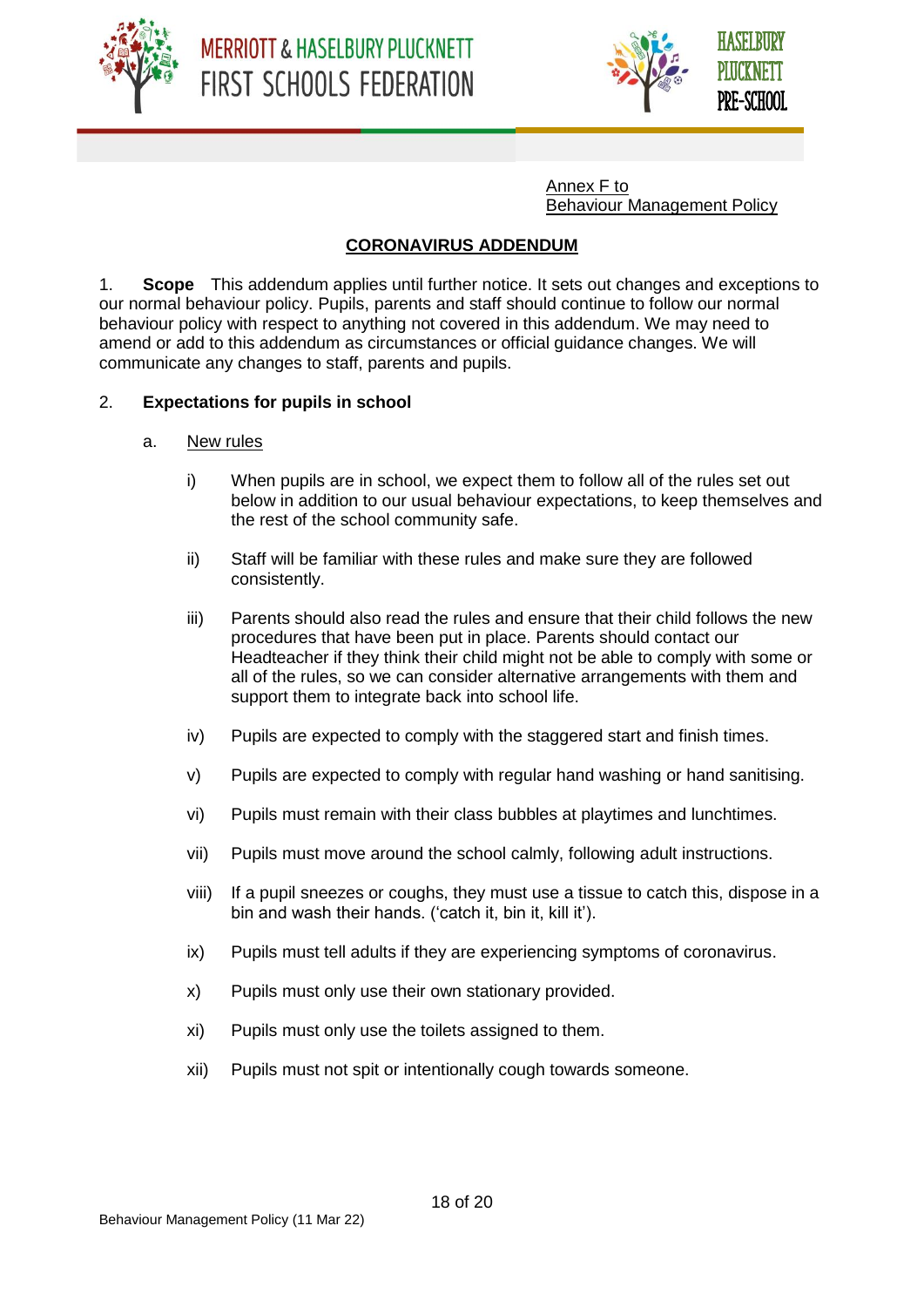



#### b. Rewards and sanctions for following rules

- i) To help encourage pupils to follow the above rules, we will use our praise systems in school.
- c. If pupils fail to follow these rules
	- i) We recognise that our children may accidentally break one of these rules. In these cases, they will be verbally reminded and encouraged.
	- ii) If a child intentionally breaks one of these rules, we will use our sanction systems in school.

#### 3. **Expectations for pupils shielding or isolating at home**

- a. Remote learning rules
	- i) If pupils are not in school due to shielding or isolating but are well, we expect them to follow all of the rules below. (see also our Remote Education Offer)
	- ii) Parents should also read the rules and ensure their children follow them. Parents should contact Headteacher if they think their child might not be able to comply with some or all of the rules, so we can consider alternative arrangements with them and support them with their learning. We recognize that everyone's circumstances and child needs are different and will support families.
	- iii) Pupils should:
		- 1) Complete work to the deadline set by teachers<br>2) Seek help if they need it
		- Seek help if they need it
		- 3) Alert teachers if they're not able to complete work
		- 4) Use proper online conduct, such as using appropriate language in messages
		- 5) During live catch-up sessions, pupils are expected to behave appropriately. (See our live session guidance for specific rules regarding these sessions)
- b. Dealing with problems If there are any problems with pupils adhering to rules around remote learning, including if they don't engage with the remote learning set for them, we will:
	- i) Contact parents to discuss how we can support further.
	- ii) If there are persistent rule breaks, we will discuss with parents regarding appropriate sanctions.

4. **Monitoring Arrangements.** We will review this policy as guidance from the local authority or Department for Education is updated, and as a minimum every 4 weeks during term time by our Headteacher. At every review, it will be approved by the full governing board.